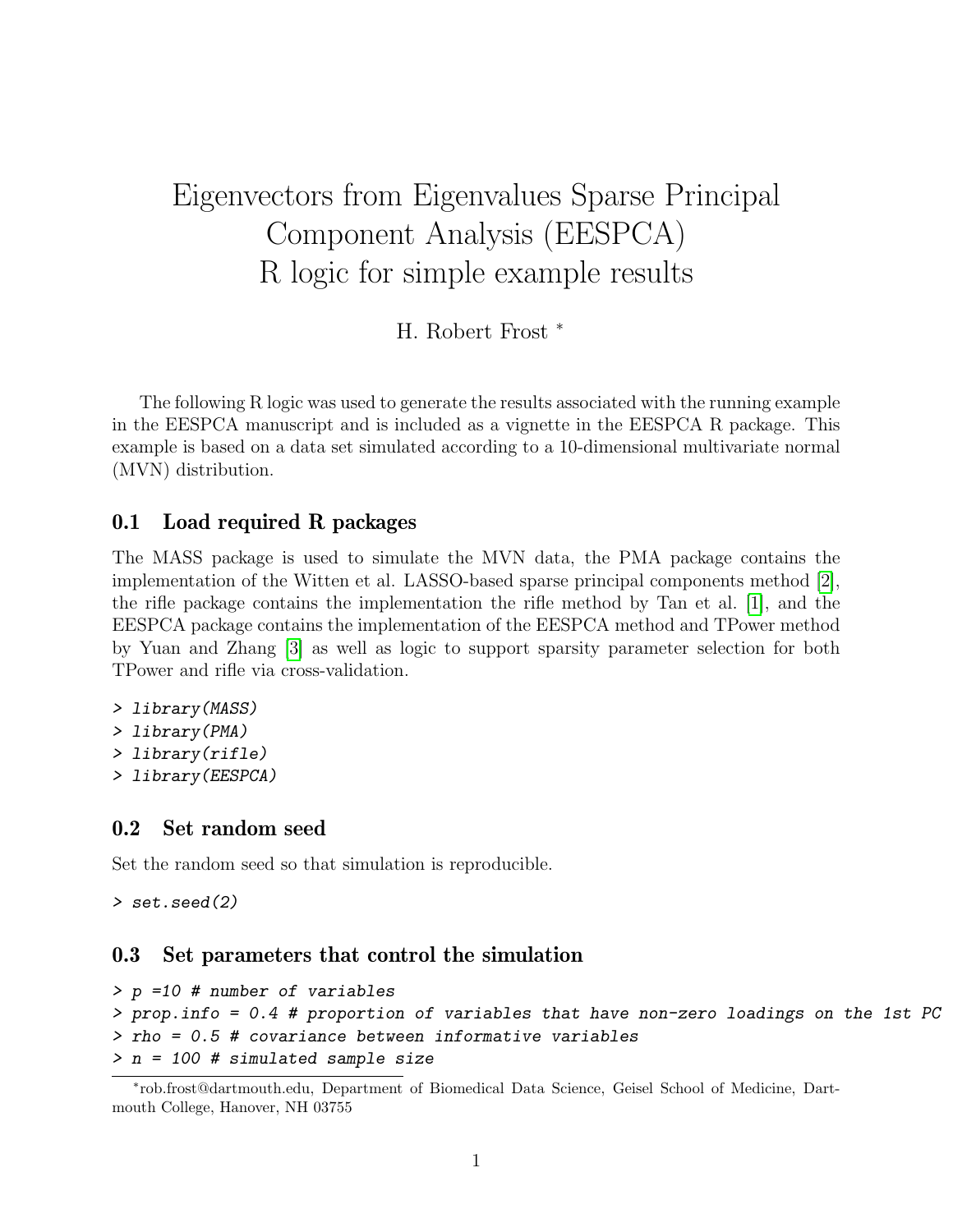## 0.4 Define MVN distribution

The population mean for data is set to the zero vector and the population covariance matrix is given a block covariance structure with one block including the first 4 variables and one block including the last two variables. To simplify the example, we set the population variance for all variables to 1, which aligns with the common practice of performing PCA after standardization.

```
> S = matrix(0, nrow=p, ncol=p)> num.info = p*prop.info
> S[1:num.info, 1:num.info] = rho> S[p, p-1] = S[p-1, p] = rho> diag(S) = 1> S\left[1, 1\right] \left[1, 2\right] \left[1, 3\right] \left[1, 4\right] \left[1, 5\right] \left[1, 6\right] \left[1, 7\right] \left[1, 8\right] \left[1, 9\right] \left[1, 10\right][1,] 1.0 0.5 0.5 0.5 0 0 0 0 0 0.0 0.0
 [2,] 0.5 1.0 0.5 0.5 0 0 0 0 0 0.0 0.0
 [3,] 0.5 0.5 1.0 0.5 0 0 0 0 0.0 0.0
 [4,] 0.5 0.5 0.5 1.0 0 0 0 0 0 0.0 0.0
 [5,] 0.0 0.0 0.0 0.0 1 0 0 0 0.0 0.0
 [6,] 0.0 0.0 0.0 0.0 0 1 0 0 0.0 0.0
 [7,] 0.0 0.0 0.0 0.0 0 0 0 1 0 0.0 0.0
 [8,] 0.0 0.0 0.0 0.0 0 0 0 1 0.0 0.0
 [9,] 0.0 0.0 0.0 0.0 0 0 0 0 1.0 0.5
[10,] 0.0 0.0 0.0 0.0 0 0 0 0 0.5 1.0
```
#### 0.5 Compute population PCs

For this population covariance matrix, the first population PC has equal non-zero loadings (- 0.5) for just the first four variables and the second population PC has equal non-zero loadings (0.7071068) for just the last two variables. The variances of these population PCs are 2.5 and 1.5.

```
> (eigen.out = eigen(S))
```

```
eigen() decomposition
$values
 [1] 2.5 1.5 1.0 1.0 1.0 1.0 0.5 0.5 0.5 0.5
```

```
$vectors
```

| 1.11 | $[0,2]$ $[0,3]$ $[0,4]$ $[0,5]$ $[0,6]$ |  |  | $\vert .7 \vert$ | $\vert .8 \vert$                                                                                  | .9 |
|------|-----------------------------------------|--|--|------------------|---------------------------------------------------------------------------------------------------|----|
|      |                                         |  |  |                  | $\begin{bmatrix} 1 \\ 1 \end{bmatrix}$ -0.5 0.0000000 0 0 0 0 0 0 0.0000000 0.8660254 0.0000000   |    |
|      |                                         |  |  |                  | $[2,]$ -0.5 0.0000000 0 0 0 0 0.0000000 -0.2886751 -0.5773503                                     |    |
|      |                                         |  |  |                  | $\begin{bmatrix} 3 \\ 3 \end{bmatrix}$ -0.5 0.0000000 0 0 0 0 0 0 0.0000000 -0.2886751 -0.2113249 |    |
|      |                                         |  |  |                  | $[4,]$ -0.5 0.0000000 0 0 0 0 0.0000000 -0.2886751 0.7886751                                      |    |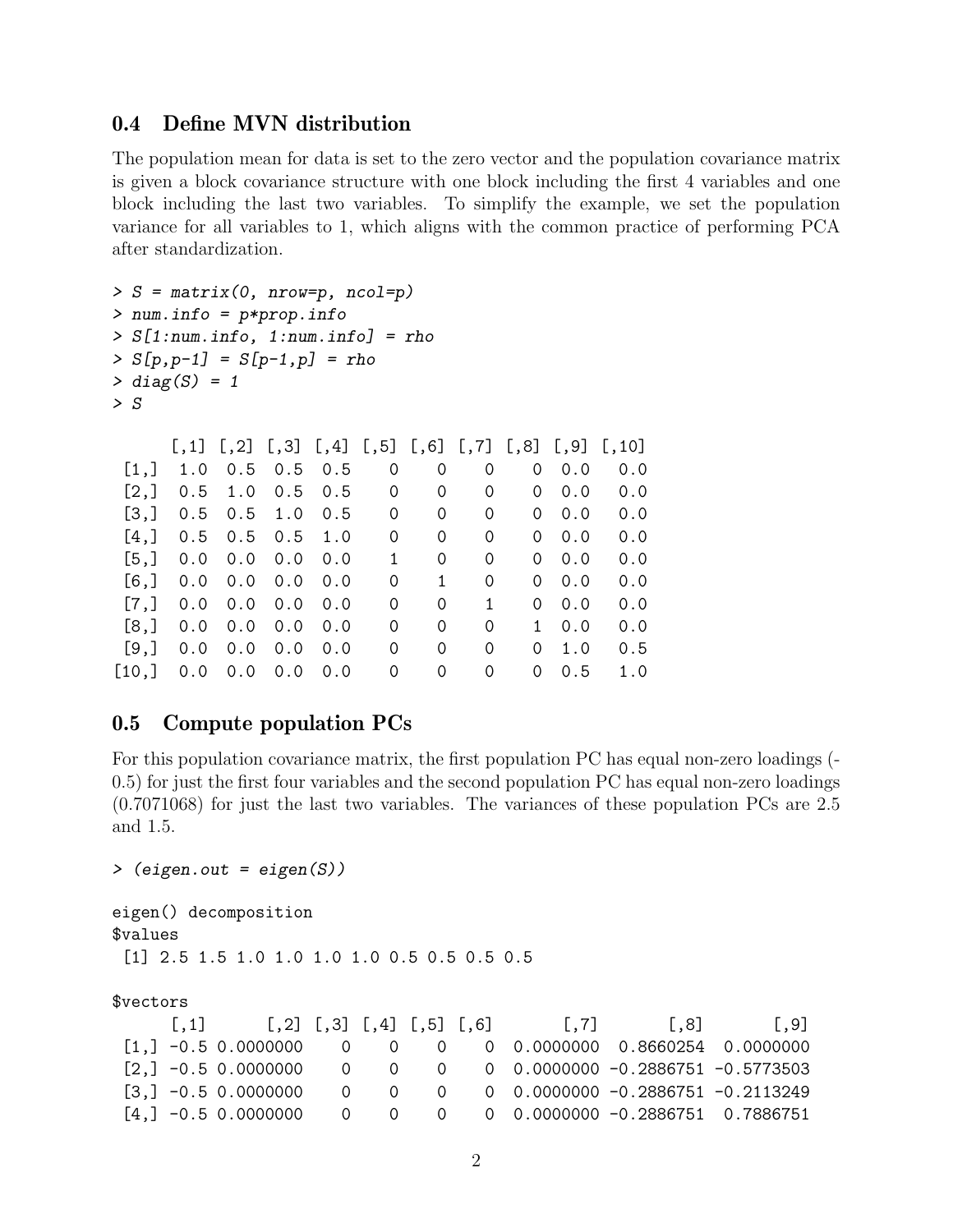| [5,]                 | 0.0 0.0000000     | 0            | 0 | $\Omega$ | 0.0000000<br>1           | 0.0000000 | 0.0000000 |
|----------------------|-------------------|--------------|---|----------|--------------------------|-----------|-----------|
| [6,                  | 0.0 0.0000000     | 0            | 0 | 1        | 0<br>0.0000000           | 0.0000000 | 0.0000000 |
| [7,]                 | 0.0 0.0000000     | 0            | 1 | $\Omega$ | 0.0000000<br>0           | 0.0000000 | 0.0000000 |
| [8,]                 | $0.0$ 0.0000000   | $\mathbf{1}$ | 0 | $\Omega$ | 0.0000000<br>0           | 0.0000000 | 0.0000000 |
| [9,]                 | 0.0 0.7071068     | $\mathbf 0$  | 0 | 0        | 0.7071068<br>0           | 0.0000000 | 0.0000000 |
| [10,]                | 0.0 0.7071068     | 0            | 0 | 0        | $-0.7071068$<br>$\Omega$ | 0.0000000 | 0.0000000 |
|                      | [,10]             |              |   |          |                          |           |           |
| $\lfloor 1, \rfloor$ | 0.0000000         |              |   |          |                          |           |           |
|                      | $[2,] -0.5773503$ |              |   |          |                          |           |           |
| [3,]                 | 0.7886751         |              |   |          |                          |           |           |
| [4,]                 | $-0.2113249$      |              |   |          |                          |           |           |
| [5,]                 | 0.0000000         |              |   |          |                          |           |           |
| $[6,$ ]              | 0.0000000         |              |   |          |                          |           |           |
| [7,]                 | 0.0000000         |              |   |          |                          |           |           |
| [8,]                 | 0.0000000         |              |   |          |                          |           |           |
| [9,]                 | 0.0000000         |              |   |          |                          |           |           |
| [10,]                | 0.0000000         |              |   |          |                          |           |           |

## 0.6 Compute approximate normed squared loadings for the first population PC.

The approximate normed squared loadings for the first population PC according the formula used by the EESPCA method are:

```
> v1 = eigen.out$vectors[,1]
> lambda1 = eigen.out$values[1]
> (approx.v1.sq = computeApproxNormSquaredEigenvector(S, v1, lambda1, trace=T))
```
[1] 0.2 0.2 0.2 0.2 0.0 0.0 0.0 0.0 0.0 0.0

## 0.7 Simulated MVN data

Simulate one set of 100 independent samples are drawn from this MVN distribution and compute the sample covariance matrix.

```
> X = mvrnorm(n=n, mu=rep(0, p), Signa=S)> S.hat = cov(X)
```
## 0.8 Perform standard PCA

```
> prcomp.out = prcomp(X)
> (V.2 = prcomp.out \text{rotation}[,1:2])
```
PC1 PC2 [1,] -0.540731693 0.113426021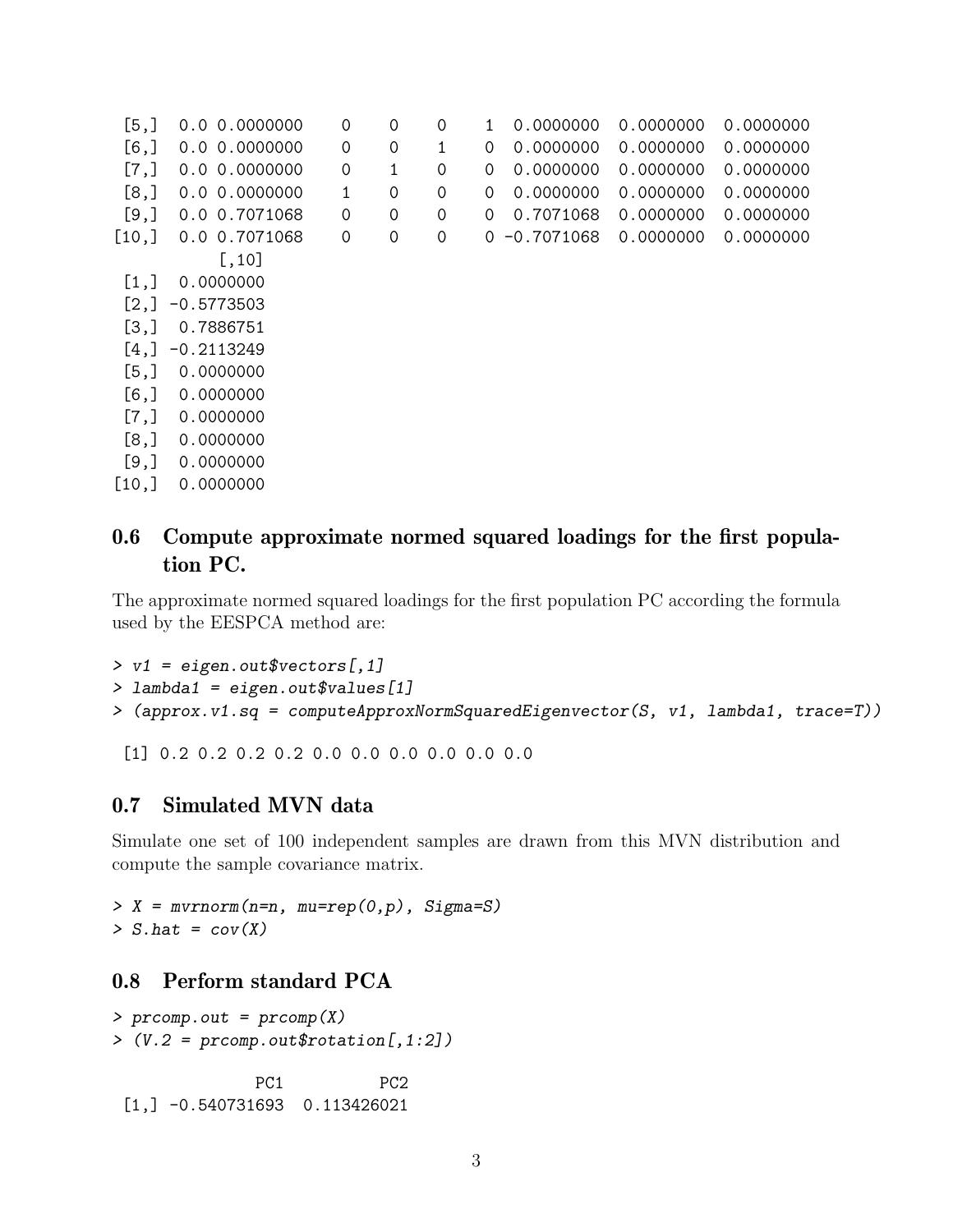$[2,] -0.445638863 -0.085275311$  $[3,] -0.505875932 -0.055269937$  $[4,] -0.496005996 -0.126424305$ [5,] -0.032694438 0.156095617 [6,] 0.021685149 -0.048132883 [7,] 0.000871458 0.002178131  $[8, ] -0.022737959 -0.220974342$ [9,] -0.048711523 0.724404926 [10,] -0.051508009 0.600454221

```
> prcomp(X)$sdev[1:2]^2
```
[1] 3.392936 1.521292

#### 0.9 Compute PCA reconstruction error

Compute the rank 2 reconstruction based on the first two PCs (computed as the squared Frobenius norm of the residual matrix). By definition, this is the minimum rank 2 reconstruction error. It is important to note that this reconstruction error is distinct from the out-of-sample reconstruction error used for comparative analysis in the EESPCA paper and used as the objective function for cross-validation based selection of sparsity parameters.

> (pca.error = reconstructionError(X, V.2))

[1] 574.8416

Calculate the Euclidean distance between the true PC loadings and the estimated loadings for the first PC.

```
> computeEuclideanDistance = function(x1, x2) {
+ # To account for the arbitrary sign of eigenvectors, taking absolute value first.
+ return (sqrt(sum((abs(x1) - abs(x2))^2)))+ }
> (pca. L2 = computeEuclideanDistance(v1, prcomp.out$rotation[,1]))
```

```
[1] 0.108386
```

```
0.10 Compute approximate normed squared loadings for the first sample
     PC.
```

```
> v1 = prcomp.out$rotation[,1]
> v1^2[1] 2.923908e-01 1.985940e-01 2.559105e-01 2.460219e-01 1.068926e-03
 [6] 4.702457e-04 7.594391e-07 5.170148e-04 2.372812e-03 2.653075e-03
```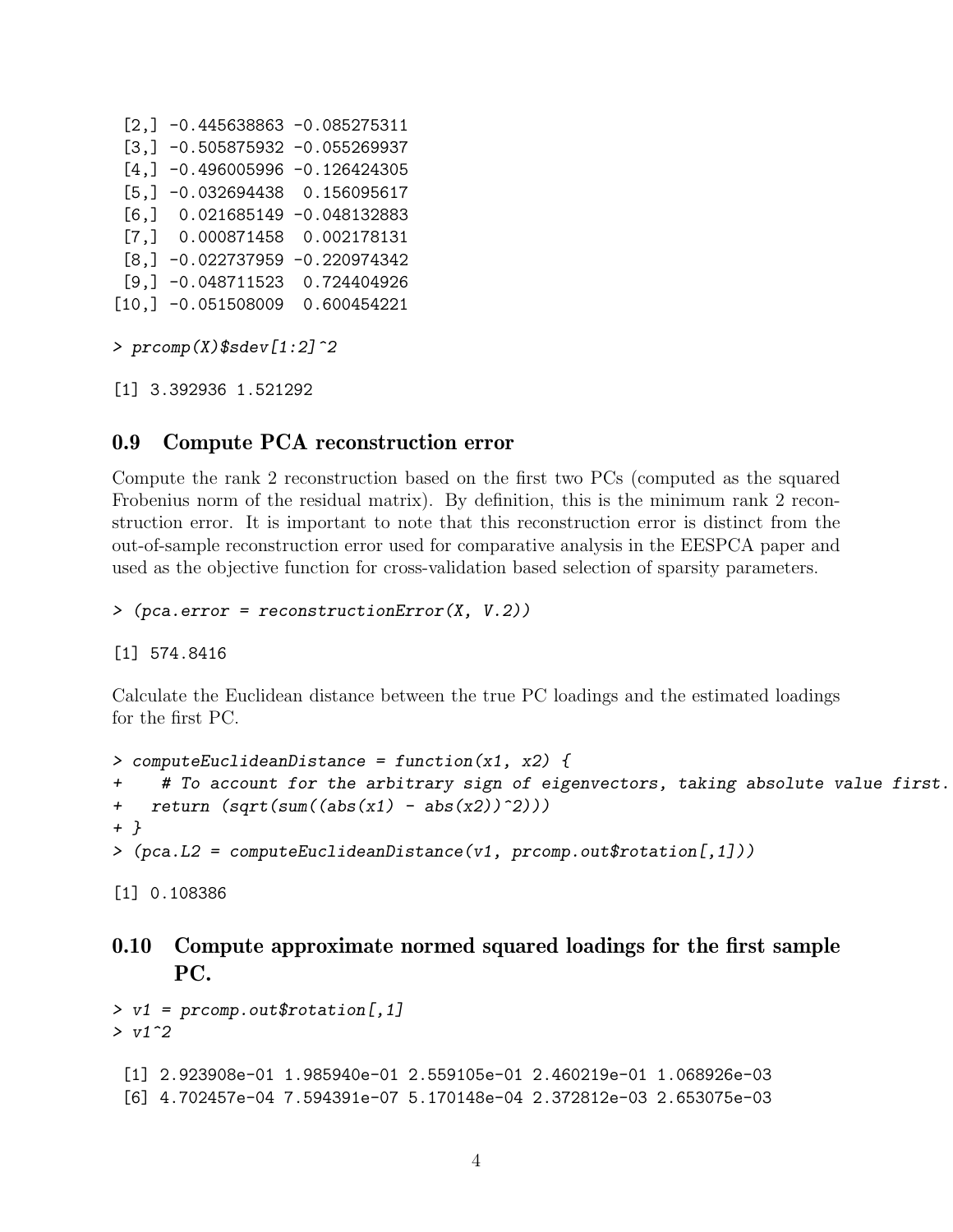```
> lambda1 = prcomp.out$sdev[1]^2
> (approx.v1.sq = computeApproxNormSquaredEigenvector(S.hat, v1, lambda1, trace=F))
 [1] 2.467070e-01 1.745954e-01 2.112992e-01 2.037578e-01 7.489176e-04
 [6] 3.311500e-04 5.704496e-07 3.445289e-04 1.574658e-03 1.873035e-03
> (ratio = sqrt(approx.v1.sq)/abs(v1))
 [1] 0.9185629 0.9376340 0.9086673 0.9100603 0.8370341 0.8391701 0.8666868
```

```
[8] 0.8163217 0.8146318 0.8402300
```
#### 0.11 Compute the first two sparse PCs using EESPCA method

```
> eespca.out = eespcaForK(X, k=2, trace=F, compute.sparse.lambda=T)
> eespca.out
```

```
$V
```
PC\_1 PC\_2 [1,] 0.5431183 0.0000000 [2,] 0.4568986 0.0000000 [3,] 0.5026347 0.0000000 [4,] 0.4935834 0.0000000 [5,] 0.0000000 0.0000000 [6,] 0.0000000 0.0000000 [7,] 0.0000000 0.0000000 [8,] 0.0000000 0.0000000 [9,] 0.0000000 0.7790692 [10,] 0.0000000 0.6269379

\$lambdas [1] 3.377988 1.460073

Compute the rank 2 reconstruction error using the EESPCA sparse PCs:

> (eespca.error = reconstructionError(X, eespca.out\$V))

[1] 582.3821

Calculate the L2 distance between the true PC loadings and the estimated sparse loadings for the first PC.

 $\geq$  (eespca.L2 = computeEuclideanDistance(v1, eespca.out\$V[,1]))

[1] 0.08503932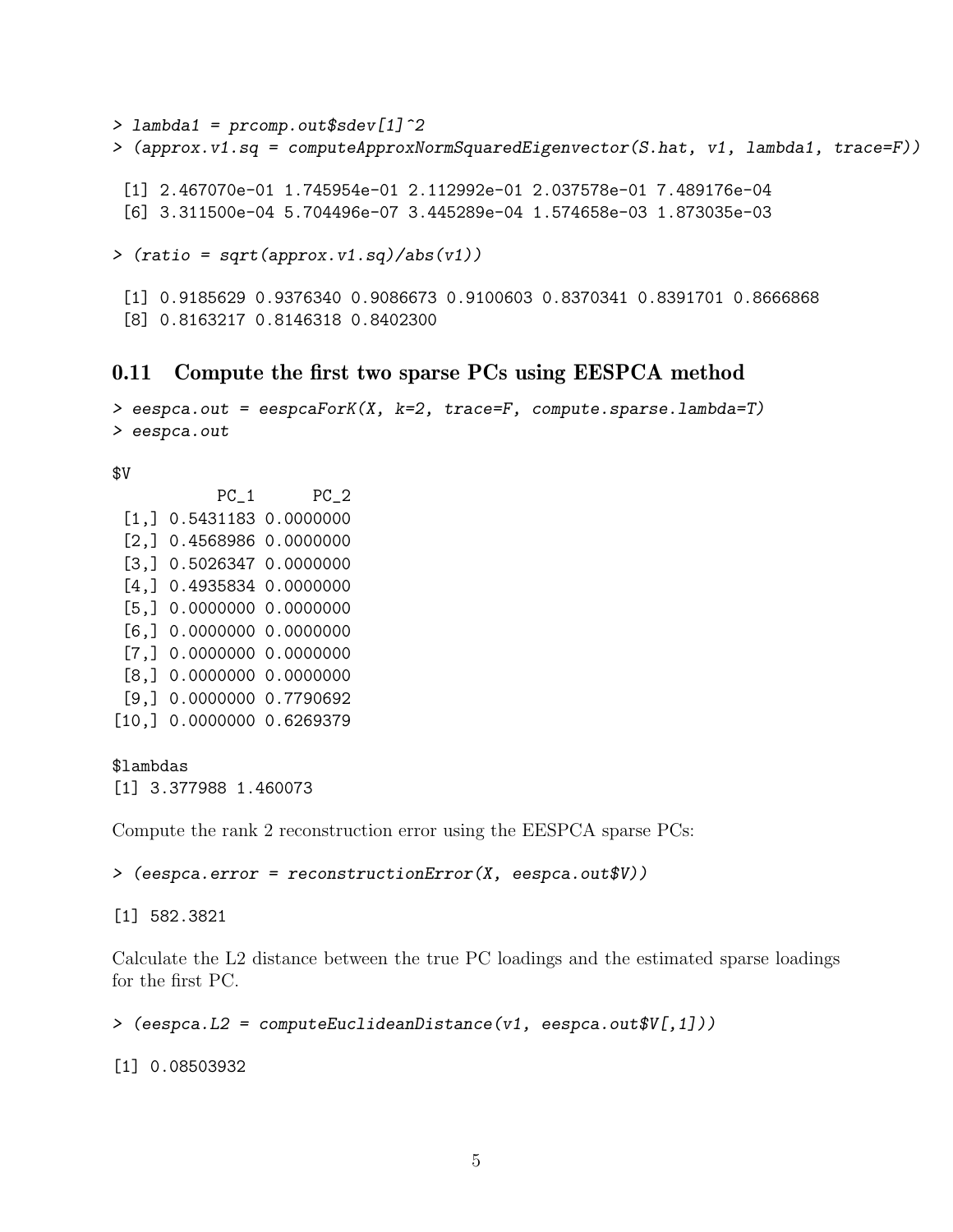## 0.12 Compute the first two sparse PCs using EESPCA.cv method

Find optimal penalty via 5-fold cross-validation for first PC:

```
> p = ncol(X)> default.thresh = 1/sqrt(p)> sparse.threshold.values=seq(from=0.75*default.thresh, to=1.25*default.thresh,
+ length.out=21)
> cv.out = eespcaCV(X, sparse.threshold.values=sparse.threshold.values)
```
Compute sparse PC 1 using penalty that generated minimum error on fist PC

```
> eespca.cv.v1 = eespca(X, sparse.threshold=cv.out$best.sparsity, compute.sparse.lambd
```
Find optimal penalty for second PC using cross-validation on residual matrix. Use that to compute sparse PC 2.

```
> X.resid = computeResidualMatrix(X, eespca.cv.v1)
> cv.out = eespcaCV(X.resid, sparse.threshold.values=sparse.threshold.values)
> eespca.cv.v2 = eespca(X.resid, sparse.threshold=cv.out$best.sparsity, compute.spars
> (V = cbind(eespca.cv.v1,eespca.cv.v2))
```
eespca.cv.v1 eespca.cv.v2

| [1,]    | 0.5431183 | 0.0000000 |
|---------|-----------|-----------|
| [2,]    | 0.4568986 | 0.0000000 |
| [3,]    | 0.5026347 | 0.0000000 |
| $[4,$ ] | 0.4935834 | 0.0000000 |
| [5,]    | 0.0000000 | 0.0000000 |
| $[6,$ ] | 0.0000000 | 0.0000000 |
| [7,]    | 0.0000000 | 0.0000000 |
| [8,]    | 0.0000000 | 0.0000000 |
| $[9,$ ] | 0.0000000 | 0.7790692 |
| [10,]   | 0.0000000 | 0.6269379 |

Compute the rank 2 reconstruction error using the EESPCA.cv sparse PCs:

> (eespca.cv.error = reconstructionError(X, V))

[1] 582.3821

Calculate the L2 distance between the true PC loadings and the estimated sparse loadings for the first PC.

```
\geq (eespca.cv.L2 = computeEuclideanDistance(v1, eespca.cv.v1))
```
[1] 0.08503932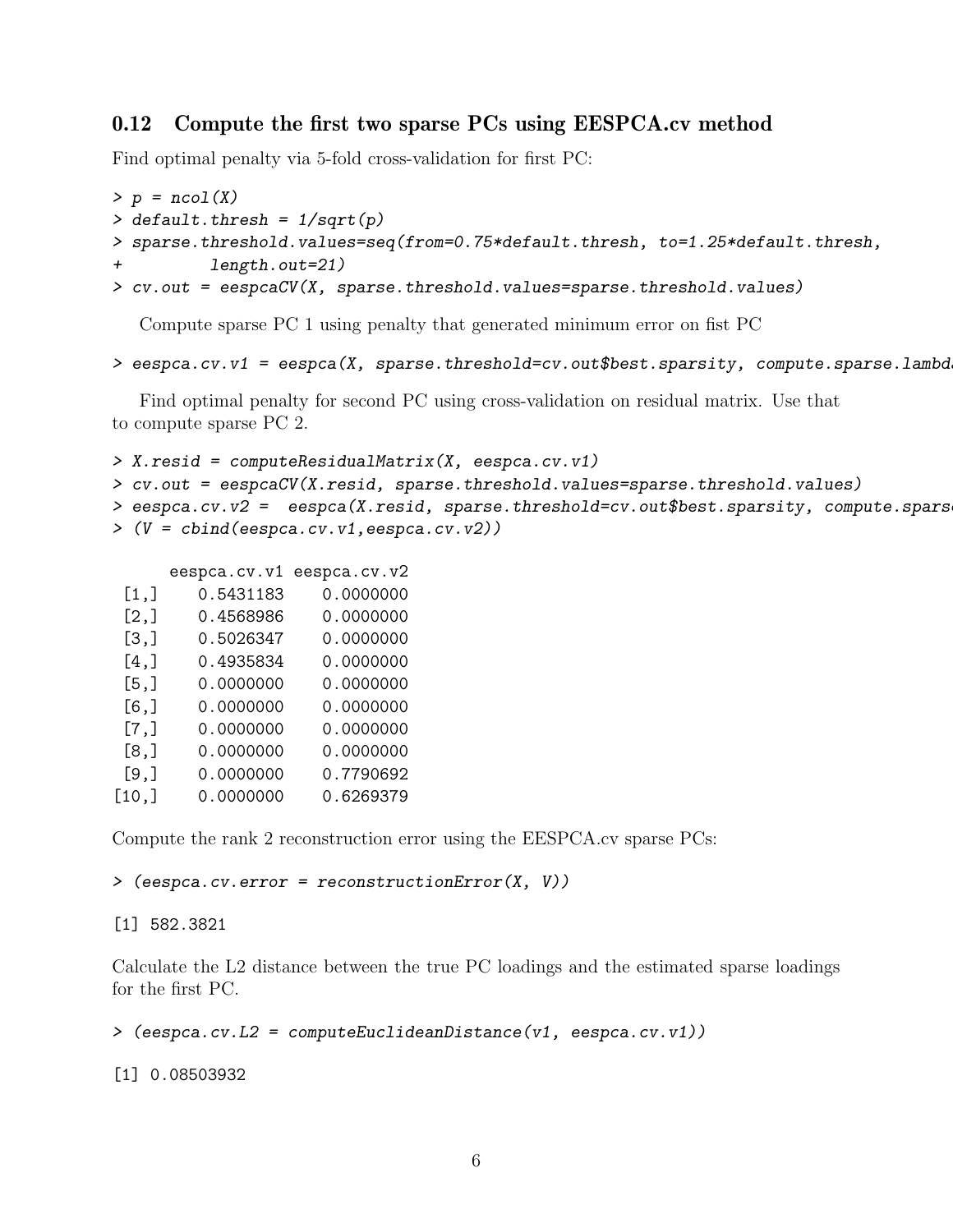## 0.13 Use the Witten et al. method [\[2\]](#page-9-0) to compute the first two sparse PCs

Find optimal penalty via 5-fold cross-validation for first PC:

```
> cv.out = SPC.cv(X, sumabsv=seq(1, sqrt(p), len=20), niter=10, trace=F)
```
Look at solution at penalty that generated minimum error on fist PC (this applies the same penalty to both the first and second PCs and does not enforce orthogonality):

```
> spc.out=SPC(X, sumabsv=cv.out$bestsumabsv, K=2, trace=F)
> spc.out$v
```

```
\left[ ,1\right] \left[ ,2\right][1,] -0.54059796 0.13111568
[2,] -0.44564166 -0.05782282[3,] -0.50865986 -0.02326875[4,] -0.49999193 -0.09621028[5,] 0.00000000 0.14463543
[6,] 0.00000000 -0.03042624
[7,] 0.00000000 0.00000000
[8,] 0.00000000 -0.19873804
[9,] -0.01472116 0.73352834
[10,] -0.01462424 0.60849121
```
> (spc.error = reconstructionError(X, spc.out\$v))

[1] 575.4584

Look at solution at penalty 1 SE from value that generated minimum error:

```
> spc.1se.out =SPC(X, sumabsv=cv.out$bestsumabsv1se, K=2, trace=F)
> spc.1se.out$v
```

```
[ , 1] [ , 2][1,] -0.7432266 0.068410686
[2,] -0.1235048 -0.013146635[3,] -0.4631567 -0.002846501[4,] -0.4667404 -0.086864933[5,] 0.0000000 0.120546022
[6,] 0.0000000 0.000000000
[7,] 0.0000000 0.000000000
[8,] 0.0000000 -0.126978432
[9,] 0.0000000 0.751060194
[10,] 0.0000000 0.626775275
```
> (spc.1se.error = reconstructionError(X, spc.1se.out\$v))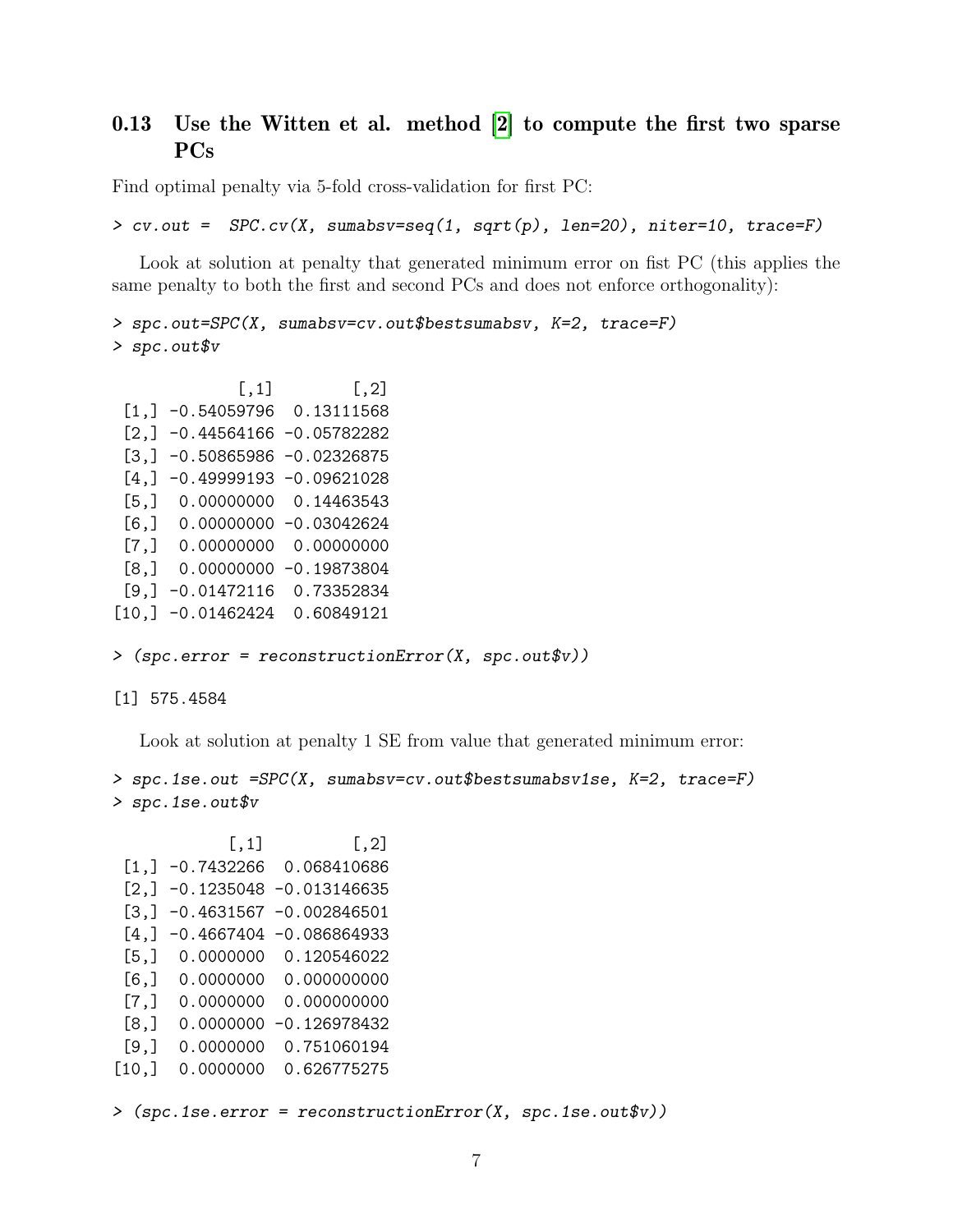[1] 620.0697

Calculate the L2 distance between the true PC loadings and the estimated sparse loadings for the first PC.

```
> (spc.L2 = computeEuclideanDistance(v1, spc.out$v[,1]))
```
[1] 0.06779645

```
> (spc.1se.L2 = computeEuclideanDistance(v1, spc.1se.out$v[,1]))
```
[1] 0.3931142

# 0.14 Use the Yuan and Zhang TPower method [\[3\]](#page-9-2) to compute the first two sparse PCs

Find optimal k-value via 5-fold cross-validation for first PC:

```
> k.yalues = round(seq(1, p, len=20))> (optimal.k = tpowerPCACV(X=X, k.values=k.values, nfolds=5))
```
[1] 4

Generate initial PC loadings using non-truncated powerIteration:

```
> v.init = powerIteration(X=S.hat)$v1
```
Generate first and second sparse PC loadings using TPower method (second sparse PC is generated on residual matrix using new optimal sparsity value):

```
> tpower.v1 = tpower(X=S.hat, max.iter=100, k=optimal.k, v1.init=v.init)
> X.resid = computeResidualMatrix(X, tpower.v1)
> (optimal.k2 = tpowerPCACV(X=X.resid, k.values=k.values, nfolds=5))
[1] 2
> X.resid.cov = cov(X.resid)
> v2.init = powerIteration(X=X.resid.cov)$v1
> tpower.v2 = tpower(X=X.resid.cov, max.iter=100, k=optimal.k2, v1.init=v2.init)
> (v = cbind(tpower.v1, tpower.v2))
```

```
tpower.v1 tpower.v2
[1,] 0.5408860 0.0000000
[2,] 0.4479383 0.0000000
[3,] 0.5070190 0.0000000
[4,] 0.4997253 0.0000000
[5,] 0.0000000 0.0000000
[6,] 0.0000000 0.0000000
[7,] 0.0000000 0.0000000
[8,] 0.0000000 0.0000000
[9,] 0.0000000 0.7556217
[10,] 0.0000000 0.6550083
```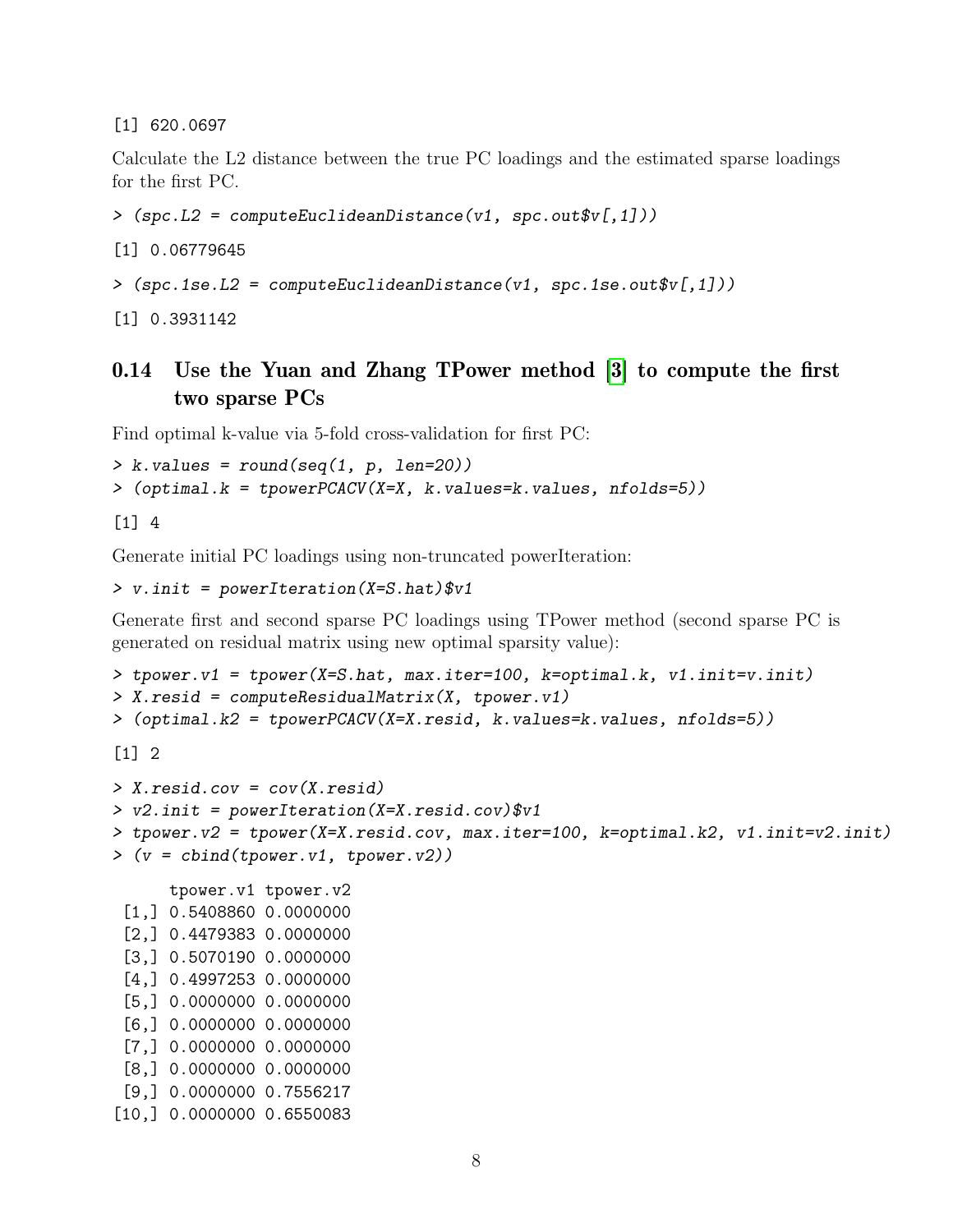$\geq$  (tpower.error = reconstructionError(X, v))

[1] 582.2063

Calculate the L2 distance between the true PC loadings and the estimated sparse loadings for the first PC.

```
> (tpower.L2 = computeEuclideanDistance(v1, tpower.v1))
```
[1] 0.08428099

## 0.15 Use the Tan et al. rifle method [\[1\]](#page-9-1) to compute the first two sparse PCs

Find optimal k-value via 5-fold cross-validation for first PC:

```
> k.yalues = round(seq(1, p, len=20))> (optimal.k = riflePCACV(X=X, k.values=k.values, nfolds=5))
```
[1] 4

Generate initial PC loadings using recommended rifle approach (as implemented in rifle.init() method):

#### $> v.$  init = rifleInit(X)

[10,] 0.0000000 0.6323178

Generate first and second sparse PC loadings using rifle method (second sparse PC is generated on residual matrix using new optimal sparsity value):

```
> rifle.v1 = rifle(A=S.hat, B=diag(p), init=v.init, k=optimal.k)
> X.resid = computeResidualMatrix(X, rifle.v1)
> (optimal.k2 = riflePCACV(X=X.resid, k.values=k.values, nfolds=5))
[1] 2
```

```
> X.resid.cov = cov(X.resid)
> v2.init = rifleInit(X.resid)
> rifle.v2 = rifle(A=X.resid.cov, B=diag(p), init=v2.init, k=optimal.k2)
> (v = cbind(rifle.v1, rifle.v2))
           [0,1] [0,2][1,] 0.5507995 0.0000000
 [2,] 0.4347170 0.0000000
 [3,] 0.5081865 0.0000000
 [4,] 0.4993871 0.0000000
 [5,] 0.0000000 0.0000000
 [6,] 0.0000000 0.0000000
 [7,] 0.0000000 0.0000000
 [8,] 0.0000000 0.0000000
 [9,] 0.0000000 0.7747091
```